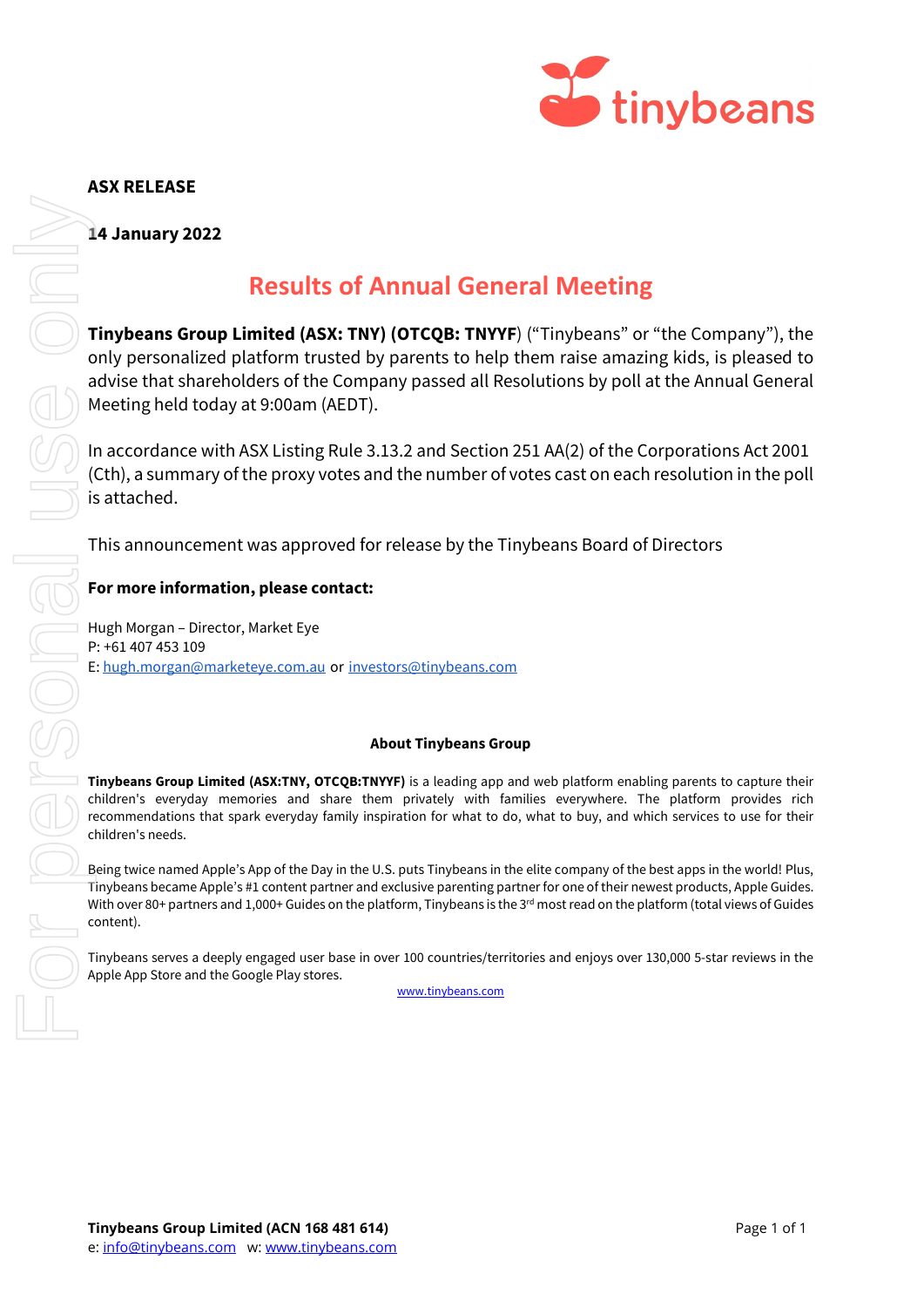# **Disclosure of Proxy Votes**

**Tinybeans Group Ltd** Annual General Meeting Friday, 14 January 2022



|                                                                                                 |                                                   |                                                                                         |                        | <b>Proxy Votes</b>  |                | Poll Results (if applicable)        |                      |                     |                |
|-------------------------------------------------------------------------------------------------|---------------------------------------------------|-----------------------------------------------------------------------------------------|------------------------|---------------------|----------------|-------------------------------------|----------------------|---------------------|----------------|
| <b>Resolution</b>                                                                               | Decided by<br>Show of<br>Hands (S)<br>or Poll (P) | <b>Total Number</b><br>of Proxy Votes<br>exercisable by<br>proxies validly<br>appointed | <b>FOR</b>             | <b>AGAINST</b>      | <b>ABSTAIN</b> | <b>PROXY'S</b><br><b>DISCRETION</b> | <b>FOR</b>           | <b>AGAINST</b>      | <b>ABSTAIN</b> |
| 1 Adoption of Remuneration Report                                                               | P                                                 | 17,432,459                                                                              | 15,726,867<br>90.22%   | 260,554<br>1.49%    | 15,000         | 1,445,038<br>8.29%                  | 17,171,905<br>98.51% | 260,554<br>1.49%    | 15,000         |
| 2 Re-election of Kathy Mayor as<br>Director                                                     | P                                                 | 24,147,851                                                                              | 24,135,942<br>99.95%   | 4,927<br>0.02%      | 10,194         | 6,982<br>0.03%                      | 24,142,924<br>99.98% | 4,927<br>0.02%      | 10,194         |
| 3 ASX Listing Rule 7.1A Approval of<br><b>Future Issue of Securities</b>                        | P                                                 | 24,143,045                                                                              | 16,755,403<br>69.40%   | 5,293,094<br>21.92% | 15,000         | 2,094,548<br>8.68%                  | 18,849,951<br>78.08% | 5,293,094<br>21.92% | 15,000         |
| 4 Adoption of Employee Incentive Plan                                                           | P                                                 | 17,426,810                                                                              | 17, 157, 279<br>98.45% | 264,731<br>1.52%    | 232,315        | 4,800<br>0.03%                      | 17,162,079<br>98.48% | 264,731<br>1.52%    | 232,315        |
| 5 Approval of Issue of Shares to John<br>Dougall (or his nominee), Director of<br>the Company   | P                                                 | 23,921,185                                                                              | 23,393,516<br>97.79%   | 522,687<br>2.19%    | 236,860        | 4,982<br>0.02%                      | 23,398,498<br>97.81% | 522,687<br>2.19%    | 236,860        |
| 6 Approval of Issue of Shares to<br>Andrew Whitten (or his nominee),<br>Director of the Company | P                                                 | 24,053,769                                                                              | 23,526,100<br>97.81%   | 522,687<br>2.17%    | 102,276        | 4,982<br>0.02%                      | 23,531,082<br>97.83% | 522,687<br>2.17%    | 102,276        |
| 7 Approval of Issue of Shares to Kathy<br>Mayor (or her nominee), Director of the<br>Company    | P                                                 | 24,132,851                                                                              | 23,605,182<br>97.81%   | 522,687<br>2.17%    | 25,194         | 4,982<br>0.02%                      | 23,610,164<br>97.83% | 522,687<br>2.17%    | 25,194         |